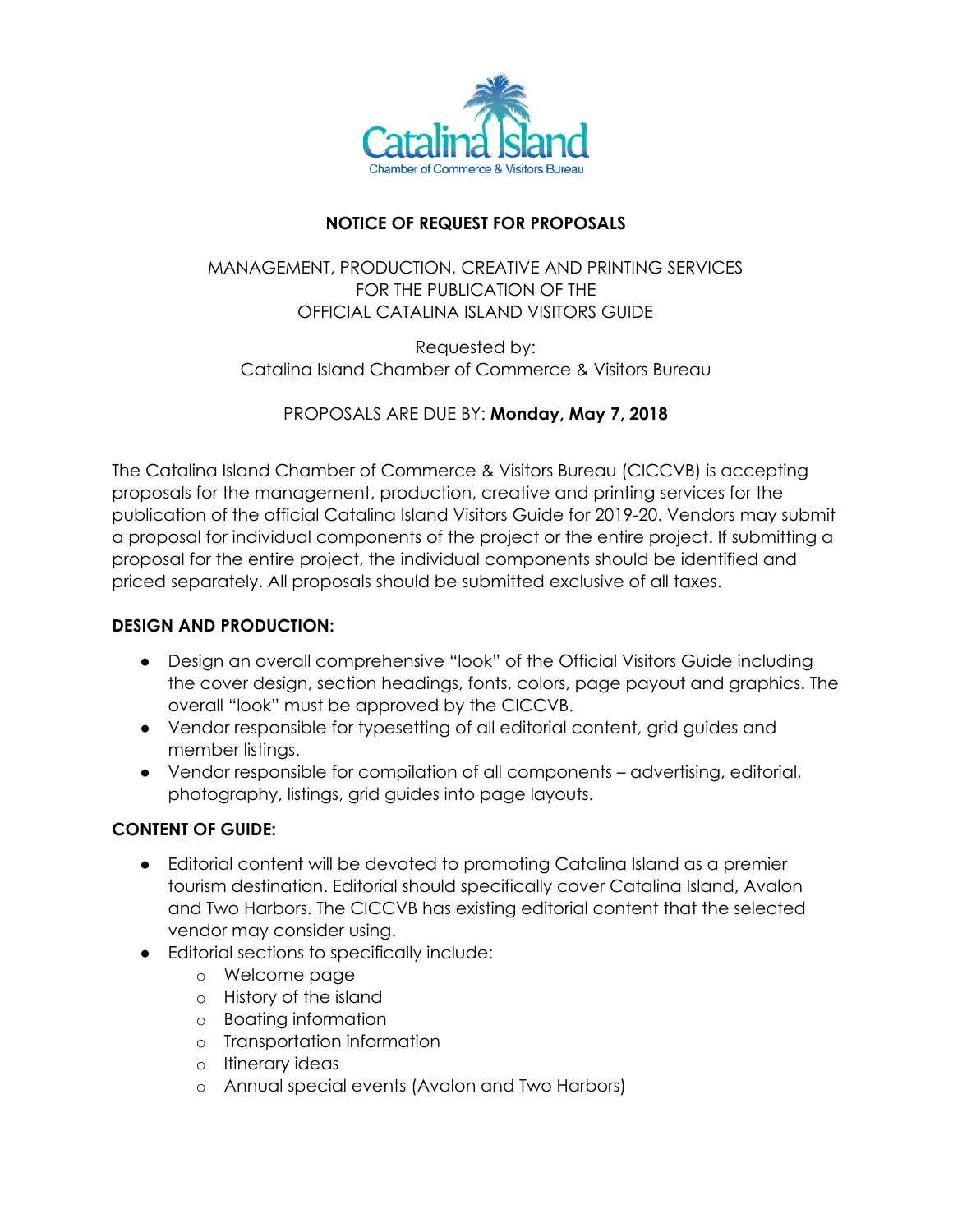- Photography. Catalina Island is a visually appealing tourism destination and good photography is essential. The CICCVB has a limited amount of high resolution photography available to the selected vendor. The cover photo must be available for other advertising campaigns.
- Categorized and formatted list of all CICCVB members (approximately 240), including name, website, phone and a subscribed number of characters for a business description. Listings in the Visitors Guide are part of the CICCVB membership. Additional or expanded listings are available to members at a cost. Listing information will be provided to the selected vendor.
- 3 Maps Map of Catalina Island, Map of mainland for transportation access points, and Map of city of Avalon to show hotel/point of interest locations. The CICCVB can make at least one, and possibly all three, of the maps available to the selected vendor.
- 4 Grid Guides Hotel Guide, Activity Guide, Restaurant and a Group Event, Meetings and Weddings Guide.
- Content should reflect and target the personas identified in the 2017 Strategic Marketing Plan, available [online.](https://www.catalinachamber.com/wp-content/uploads/2016/08/Chamber-Strategic-Marketing-Plan-2017.pdf)

# **PRINTING AND DISTRIBUTION:**

- The Official Catalina Island Visitors Guide has a 12 month shelf life and is published one time per year.
- Booklet will be printed in 4 colors and of the same quality or better as the enclosed sample.
- 55,000 to 75,000 copies
- Publication date: December 2018
- The Official Catalina Island Visitors Guide is mailed as the primary response piece to visitor inquiries, so the booklet must be of size and weight to mail at minimum cost both with and without an envelope.
- Printing will include bindery and delivery to the CICCVB's fulfillment provider in Brea, CA. Bindery should be quoted as perfect bound. The CICCVB retains the flexibility to solicit print quotes directly and may at its sole discretion decide to contract directly with a printer for printing, bindery and delivery of the Guide.
- Vendor will be responsible for press checks associated with the printing process.
- The vendor must provide digital files of the Catalina Island Visitors Guide at the completion of the project so the guide's entire contents can be published online with flip book technology.
- A digital version of the guide using a Nextbook or similar service is required.
- Sample of current Official Visitors Guide available [online.](http://online.publicationprinters.com/html5/reader/production/default.aspx?pubname=&pubid=b35153f9-e0c3-456a-bbfc-0b9f64ba414b)

# **AD SALES:**

● The CICCVB uses in-house sales staff persons for ad sales including display ads, enhanced listings and grid guide sales. The Agency will need to coordinate with the CICCVB staff person/s on the ads, grid guide and enhanced listing sales and may be asked to assist in the creation of CICCVB member ads (billable to member). Bundling opportunities for advertisers may be an option to potentially include advertising in other publications, at catalinachamber.com and through event sponsorships.